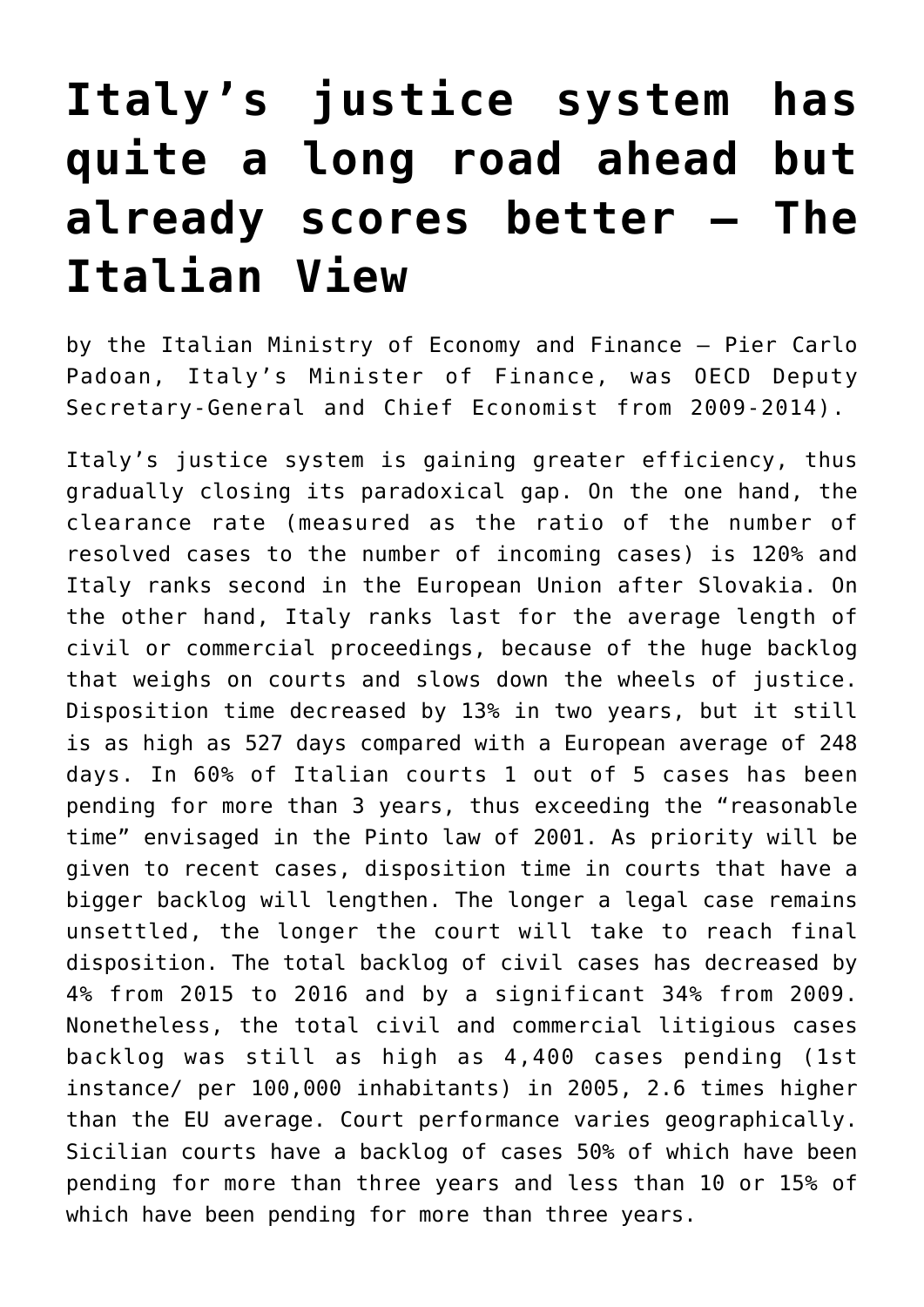With €4.8 bn of public expenditure, Italy is still the third biggest spender in the EU after Germany (€9.6 bn ) and the UK (€6.6 bn). Despite the crisis, total expenditure increased by 4.2% a year from 2006 to 2016. Better performances are not just a matter of increasing staff levels. Evidence published by the CSM (Consiglio Superiore della Magistratura – the High Council of the Judiciary) shows no correlation between staff shortages and poor performance, at least in conditions of relative and temporary lack of resources. With 1,75 million new legal cases per year, litigation rates in Italy are now in line with the EU average.

Efficiency gains have been achieved thanks to the far-reaching reorganization of the Italian judicial system and the adoption of new best practices in case management. First, e-filing has continued since its introduction in 2014. E-filing of notices increased by 6.7% over 2016, increasing savings by 10% and speeding up the issuing of digital payment orders by over 50% in some districts. E- filing by lawyers and professionals increased by 12% last year (after a first +88% in 2014/15), increasing the average e-files stock by 50% over the last three years.

Alternative dispute resolutions (ADR) contributes to unburdening courts in terms of dispute settlements. ADR includes referral to arbitration, negotiation assisted by a legal counsel (outof- court settlement procedure) and civil mediation. On average around 186,000 civil mediation processes have been initiated each year since 2014. The last two years have seen an increase in filings, followed by more than 30% increase in the number of judgments pending. This has slowed down resolution time from 83 days in 2013 to 115 days in 2015, which remains considerably shorter than that of in-courts settlements; however, a further increase, would affect the effectiveness of the process. The most evident reduction has been observed in commercial litigation, whose disposition time decreased from 40 to 29 months. Figures show that the older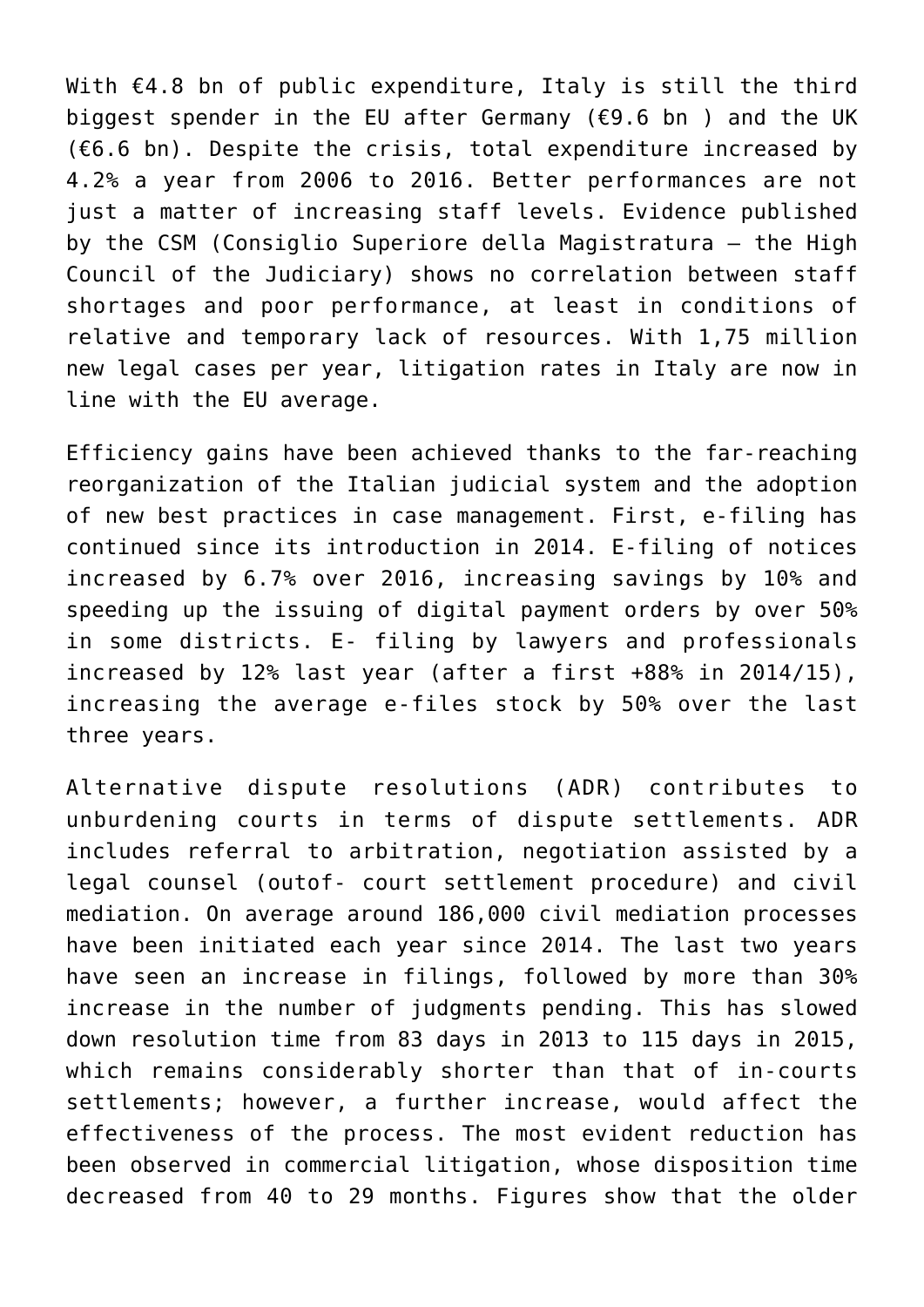and more complex cases are now being settled, thereby contributing to rendering the justice system fairer. Specialization also helps in better managing the workflow. Since their introduction in 22 provinces in 2012, business courts have performed well. They deal exclusively with cases involving industrial property, company law, public contracts and services and European Union public work contracts. The number of resolved cases increased from an initial 404 to over 5,600 at the end of 2016. The increase in registrations raised resolution time: in 2016 the percentage of disputes which took less than a year to be resolved fell to 57% from 74% in 2014. Predictable outcomes and the number of confirmed rulings remain high, which reflect the quality of pronouncements and the effectiveness of judges and prosecutors' specialization. In Milan verdicts are confirmed in 70-80% of cases.

Alternative dispute resolution is accompanied by measures to discourage initiation of proceedings when unneeded (i.e. no more free appeal proceedings before Justices of the Peace after administrative sanctions have been imposed) and the introduction of a formula to determine attorney fees (together with the possibility of requesting quotes). These rules contributed to decrease the demand for judicial services (civil and commercial cases), from 4 to 2.5 (1st instance/ per 100 inhabitants) between 2010 and 2015. However, the drop may also be ascribed to the economic crisis (a low GDP means fewer filings).

There is a positive correlation between economic growth and a healthy, efficient, fair judicial system. This is an even more important aspect especially during an upswing such as the one Italy is now experiencing. Lengthy proceedings and high enforcement create a climate of uncertainty and skepticism which affects the business environment and keeps investors away from opportunities. Given the same infrastructure and initial business conditions, evidence has shown that differences in the efficiency of judicial systems at